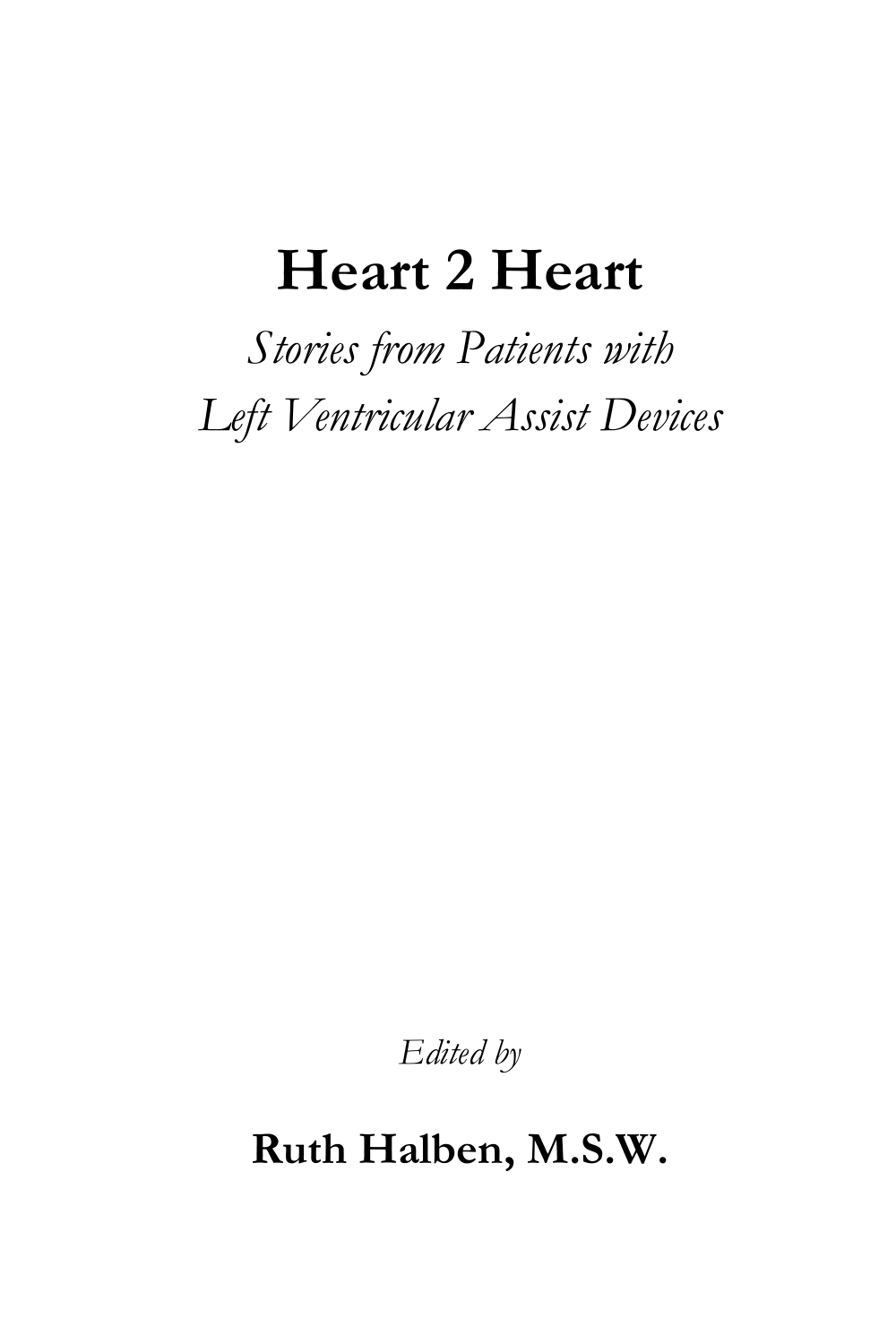*Lake Michigan Sunset* Cover photography by G. Randall Goss Reprinted with permission

Cover Design by Aki Yao and Marissa Rivas Taylor Learning Design & Publishing Health Information Technology and Services University of Michigan

Produced by Learning Design & Publishing Health Information Technology and Services University of Michigan

> Published by Michigan Publishing University of Michigan Library

© 2017 The Regents of the University of Michigan All rights reserved.

ISBN: 978-1-60785-398-5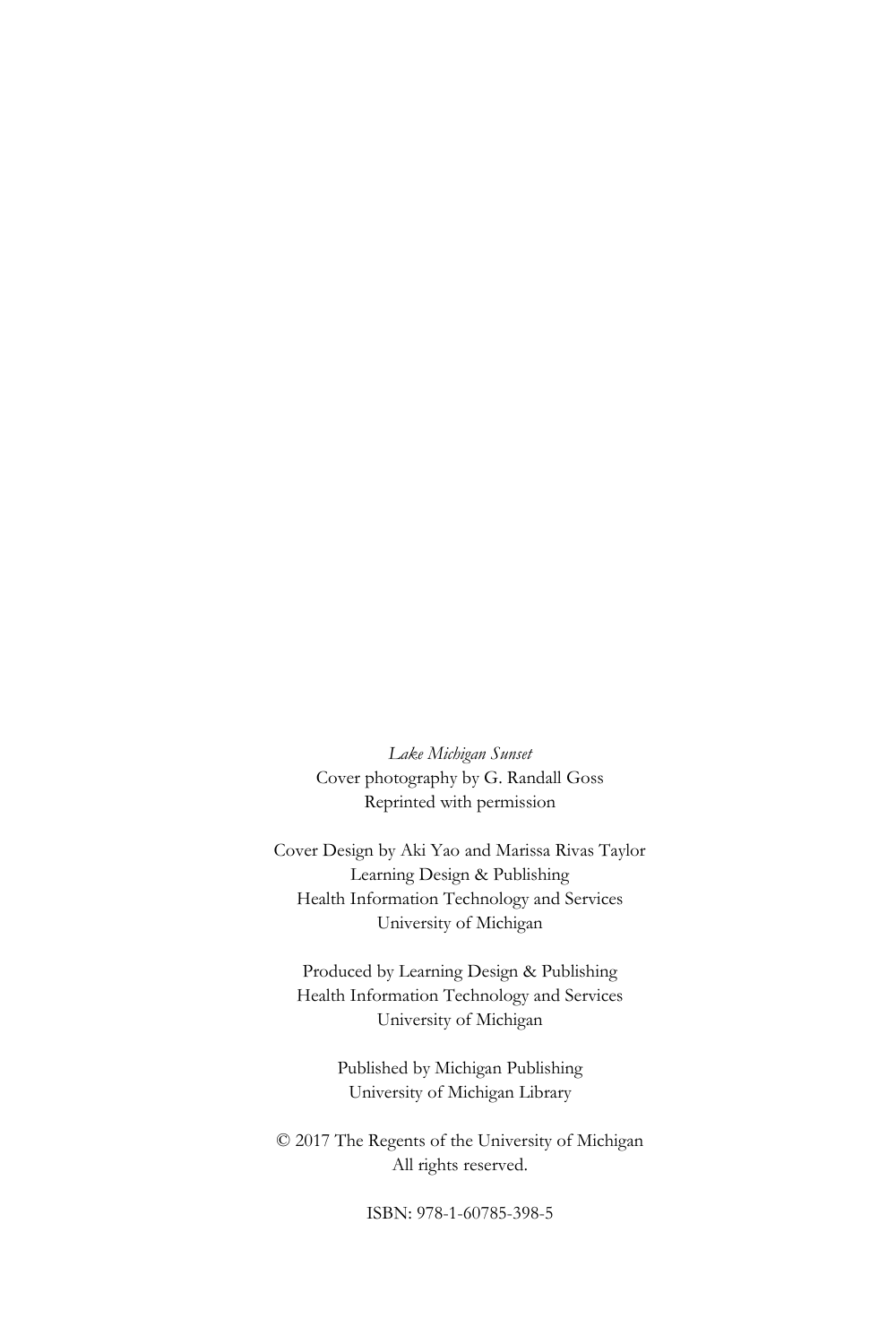### **Dedication**

Hope. Anticipation. Fear. Excitement. Anger. A sense of purpose. Denial. Joy. Boredom. Gratitude. Love of family. Contemplating death. The will to live. Acceptance. Life comes into sharper focus in times of personal challenge. In these pages, women and men with severe heart failure whose lives have been forever altered by the experience of living first with advanced heart failure and then a ventricular assist device (VAD) share their emotional stories.

This remarkable therapy allows us to cheat death, sometimes for many years, in patients previously at the precipice. For most patients, quality of life on a VAD is remarkably good. However, complications – stroke, life-threatening infections, gastrointestinal bleeding and the need for heart pump replacement remain all too common. Their capacity to adjust to these changing life circumstances, to accept the restored opportunities afforded by VAD therapy along with the emotional burden of knowing that any day could bring tragedy, is testament to the amazing resilience and adaptability that makes us human.

As a cardiologist working with patients with advanced heart failure, I have been privileged to bear witness to the spirit of those who have pioneered the first two decades of widely-available ventricular assist device therapy, sharing in their joys and disappointments, their challenges and their triumphs. These reflections open that experience to a much wider audience. In 2016, to receive a ventricular assist device remains an uncommon experience; the emotional lives of those who do so are universal.

#### **Keith Aaronson, M.D., M.S.**

*Bertram Pitt, M.D. Collegiate Professor of Cardiovascular Medicine Professor of Internal Medicine Medical Director, Heart Transplant Program and Center for Circulatory Support University of Michigan Ann Arbor, MI*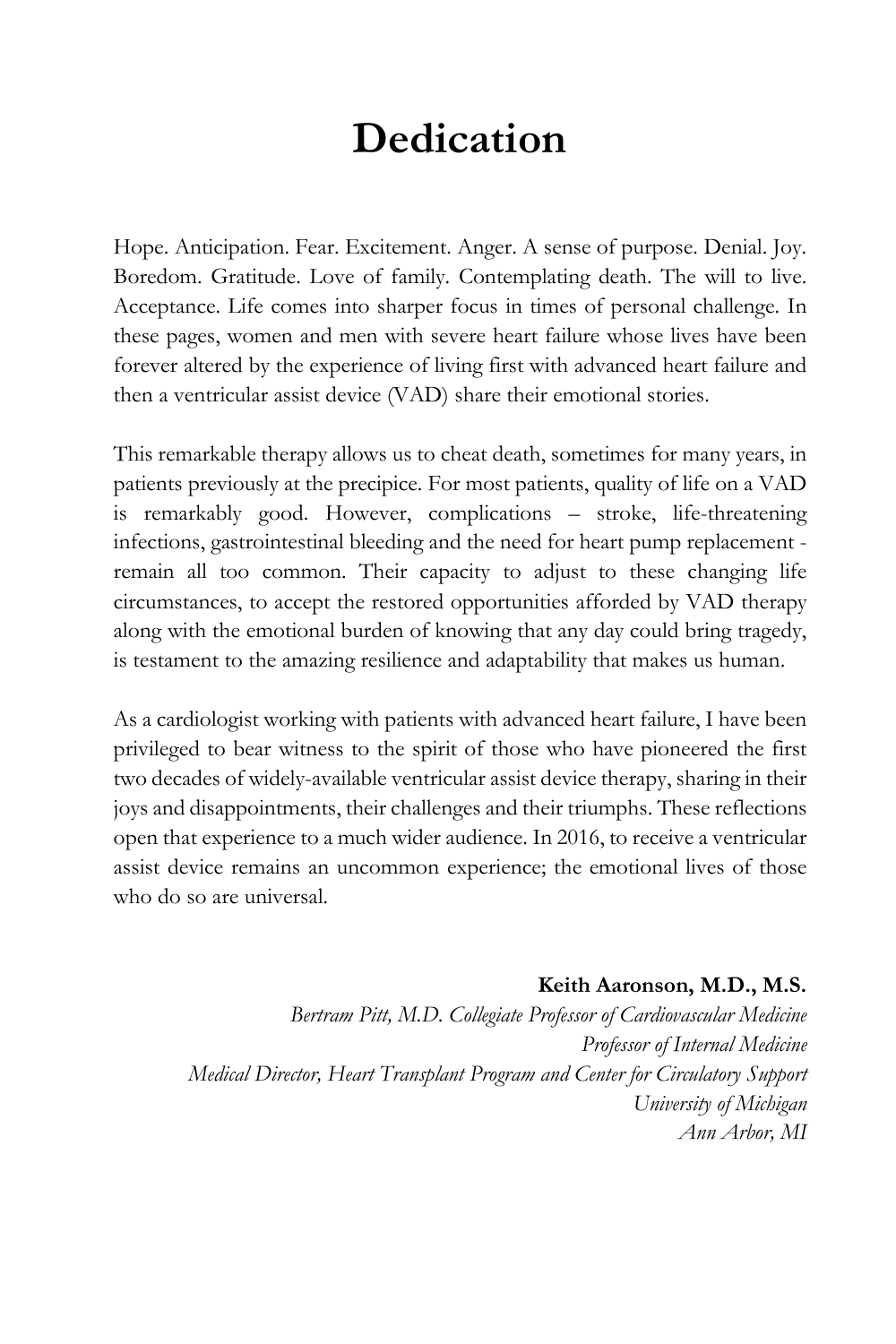### **Contents**

| Francis D. Pagani, M.D., Ph.D. |  |
|--------------------------------|--|
|                                |  |
| Ruth Halben, B.A., M.S.W.      |  |
|                                |  |
| Ruth Halben, B.A., M.S.W.      |  |

### **Patient Stories**

| Russ    |
|---------|
|         |
| Risa    |
|         |
| David   |
|         |
| Chuck.  |
|         |
| S.Chand |
|         |
| Ralph   |
|         |
| Wynonia |
|         |
| Siming  |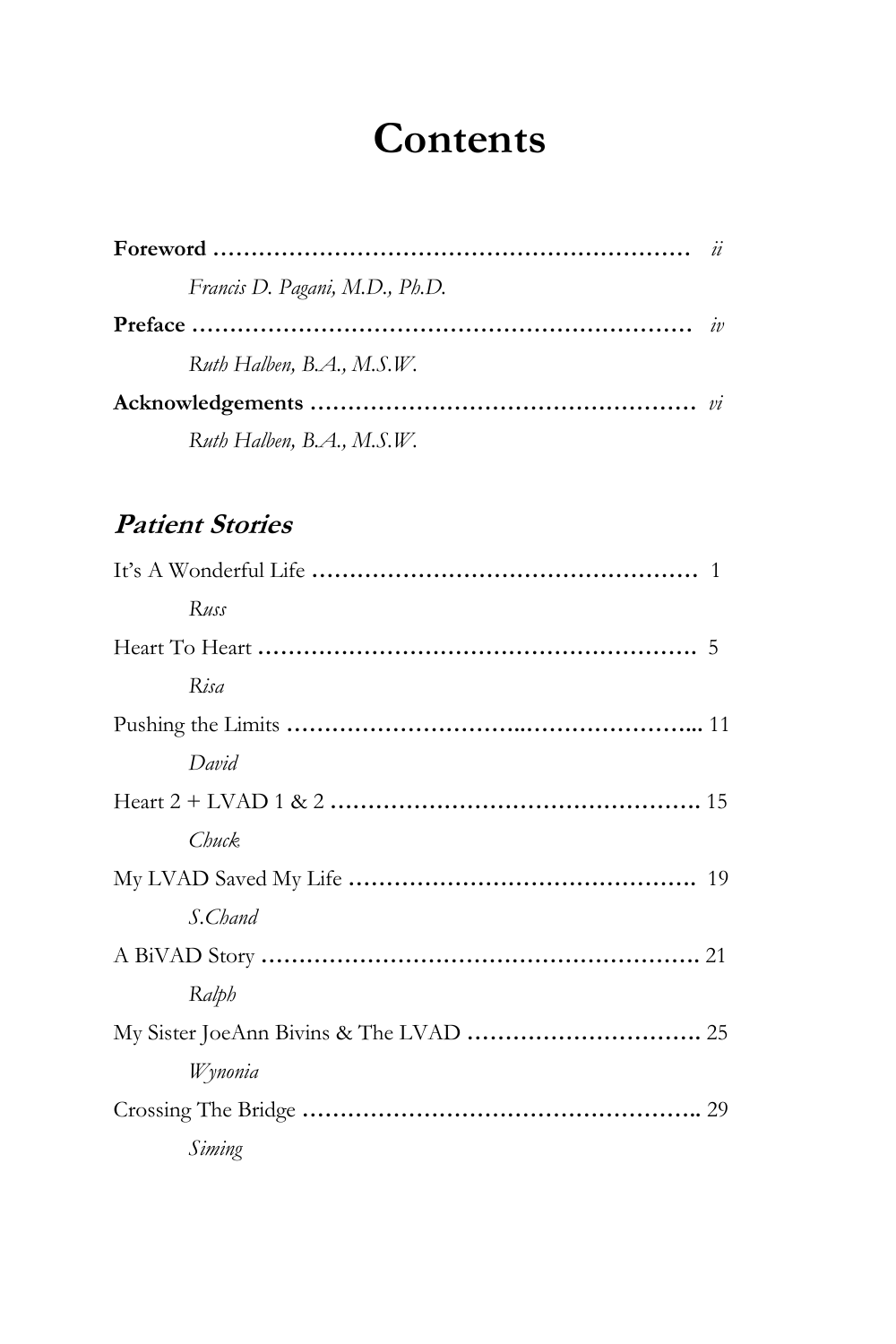| Edward                                                         |
|----------------------------------------------------------------|
|                                                                |
| Marvin                                                         |
|                                                                |
| Michael                                                        |
|                                                                |
| Verghese                                                       |
|                                                                |
| Bill                                                           |
|                                                                |
| Clayton                                                        |
|                                                                |
| Jerome                                                         |
|                                                                |
| Ken                                                            |
|                                                                |
| Dakota                                                         |
| Frequently Asked Questions by VAD Patients  95                 |
| Maureen Daly, B.S.N.                                           |
| Psychosocial Factors of LVAD Candidate Selection & Success  97 |
| Ruth Halben, B.A., M.S.W.,                                     |
| Erin Spangler, B.S.W., M.S.W.                                  |
|                                                                |
|                                                                |
|                                                                |
|                                                                |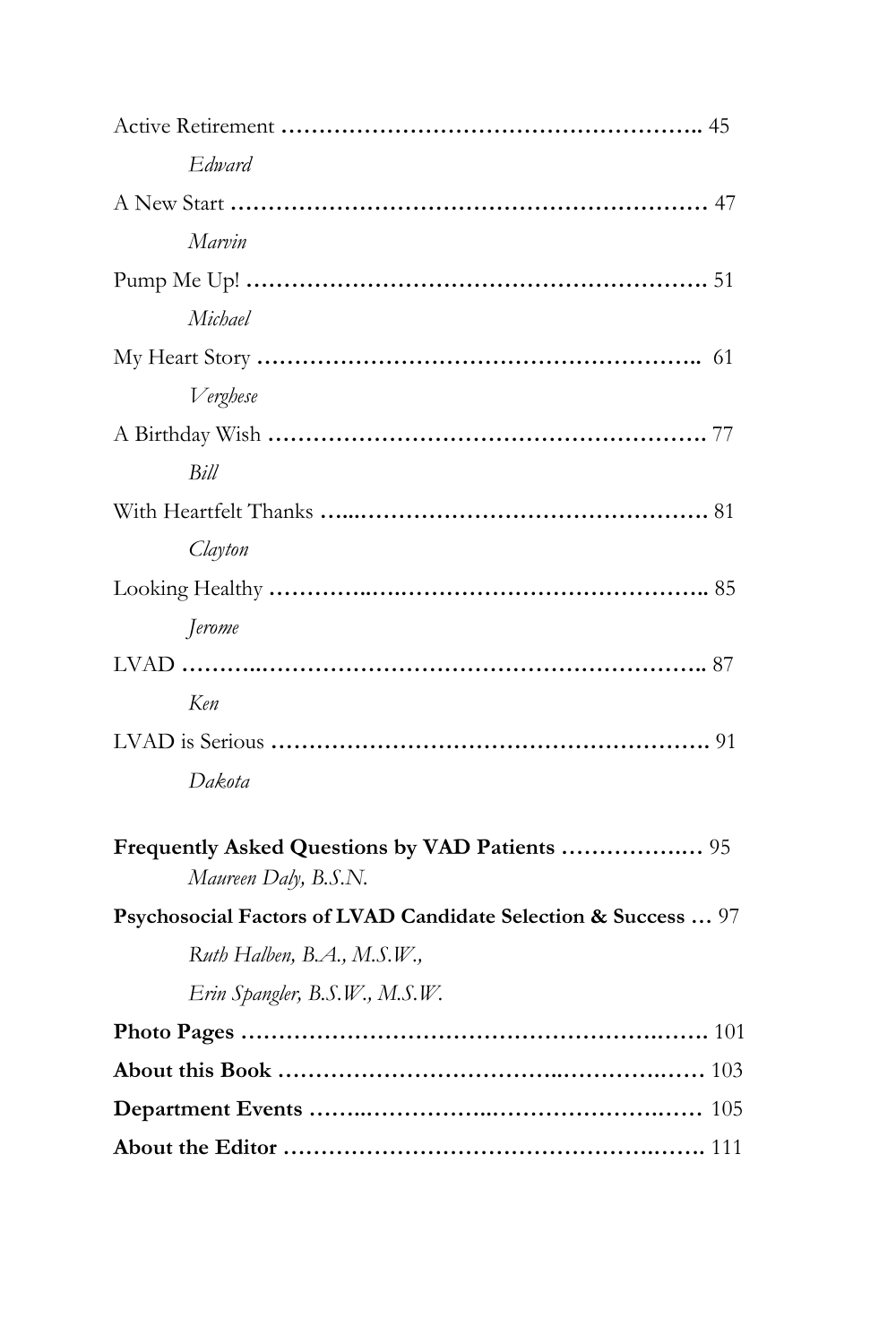## **Foreword**

From a very basic scientific description, heart failure is the inability of the heart to pump blood commensurate with the needs of the body. The causes of heart failure are varied, stemming from something as common as a heart attack to something less common, such as a genetic defect in the muscle of the heart.

This simplistic scientific description of heart failure ignores the staggering toll of human limitations and suffering caused by heart failure as it progresses from its earliest stages to more advanced states. In its worst form, heart failure causes painful swelling of the body, extreme fatigue, chest pains, dizziness and extreme shortness of breath with little or no activity. These symptoms prevent participation in even the simplest activities of daily living such as bathing, brushing one's teeth or dressing. For some, sleeping in an upright position in a chair helps prevent their lungs from drowning in their own fluids.

Why is it important to understand the human suffering caused from heart failure? In the upcoming pages of this book you are going to hear stories from patients and families about their experiences and decisions to accept one treatment option for heart failure.

The treatment, a left ventricular assist device or LVAD, is an artificial heart pump that is attached to the heart through a major surgical operation that takes over the pumping action of the left side of the heart to relieve the symptoms of heart failure. Over the past 30 years, LVADs have moved from being a rarity to now becoming the most common forms of treatment for severe advanced cases of heart failure for those that are eligible and choose to accept this treatment.

For the very late stages of heart failure, scientific evidence strongly suggests that LVADs provide survival benefit and an improvement in one's quality of life. Technological improvements in LVADs have reduced their size from that of a grapefruit to that of a plum. In fact, LVADs have now become more common than heart transplantation because of the scarce limitations in heart donors. Many wonder at the marvels of man being able to create a machine that to some extent, replicates the exquisite human function of the heart. However, the story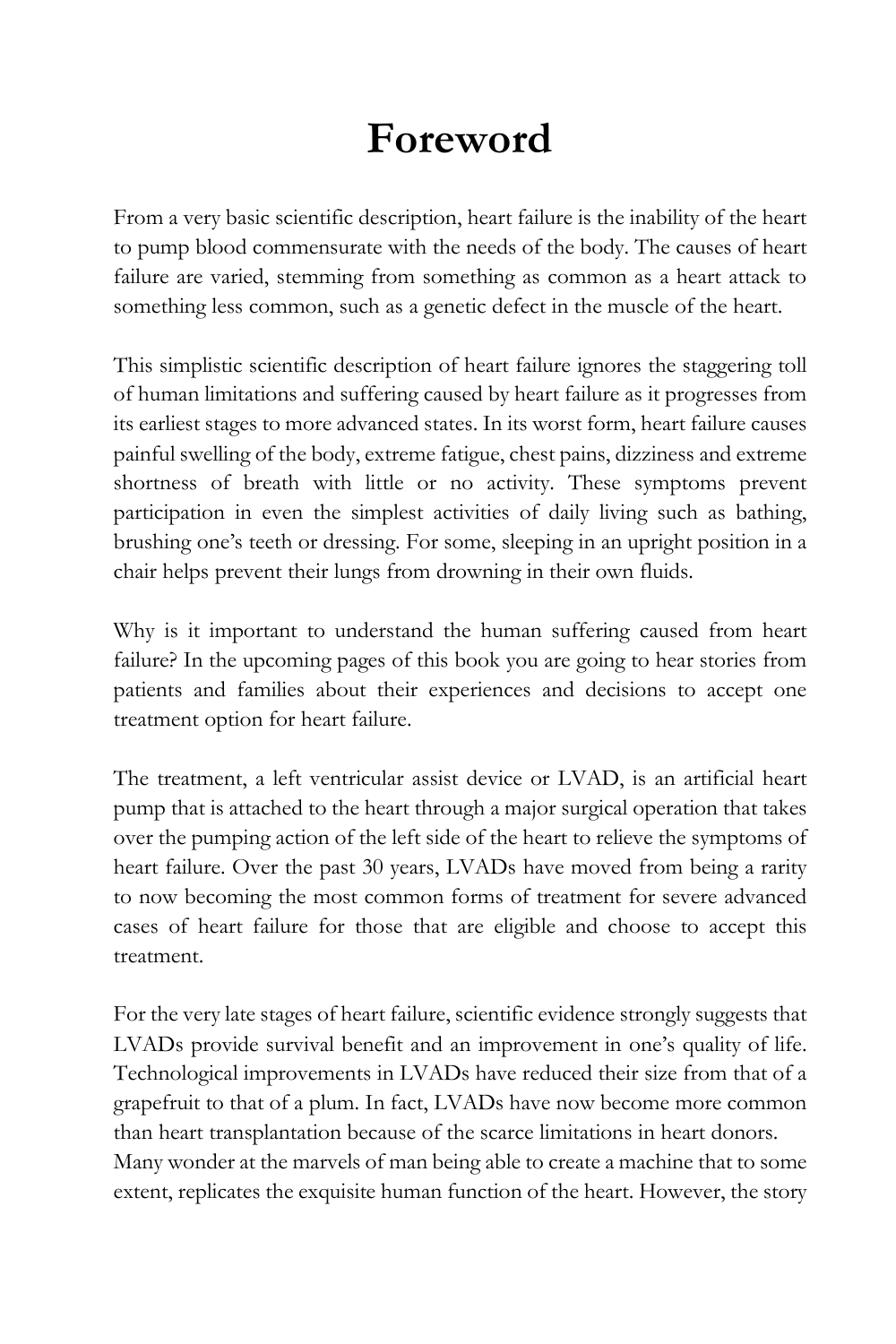is not so simple. LVADs, despite all the marvels and benefits they possess, have an ugly side to them and are associated with a host of complications including stroke, bleeding, infection and blood clots forming in the heart pump that may occur in some patients at a not too infrequent rate.

The stories in this book describe the difficult dilemma that patients face in trying to decide to accept a life-altering therapy that relieves the unimaginable suffering of advanced stages of heart failure, but for some may cause a series of dreadful or potentially deadly complications.

After reading these stories, one should marvel not at the life-saving technology of the LVAD, but at the strength and the capacity of our patients to endure. The stories describe the human spirit at its greatest when facing both the joys that LVAD therapy can bring and its darkest hours. These stories are about patients making a choice between life and death. All of these patients are brave, both in life and as they approach death.

### **Francis Pagani, M.D., Ph.D.**

*Otto Gago, M.D. Professor of Cardiac Surgery University of Michigan Frankel Cardiovascular Center Surgical Director, Heart Transplant Program and Center for Circulatory Support University of Michigan Ann Arbor, MI*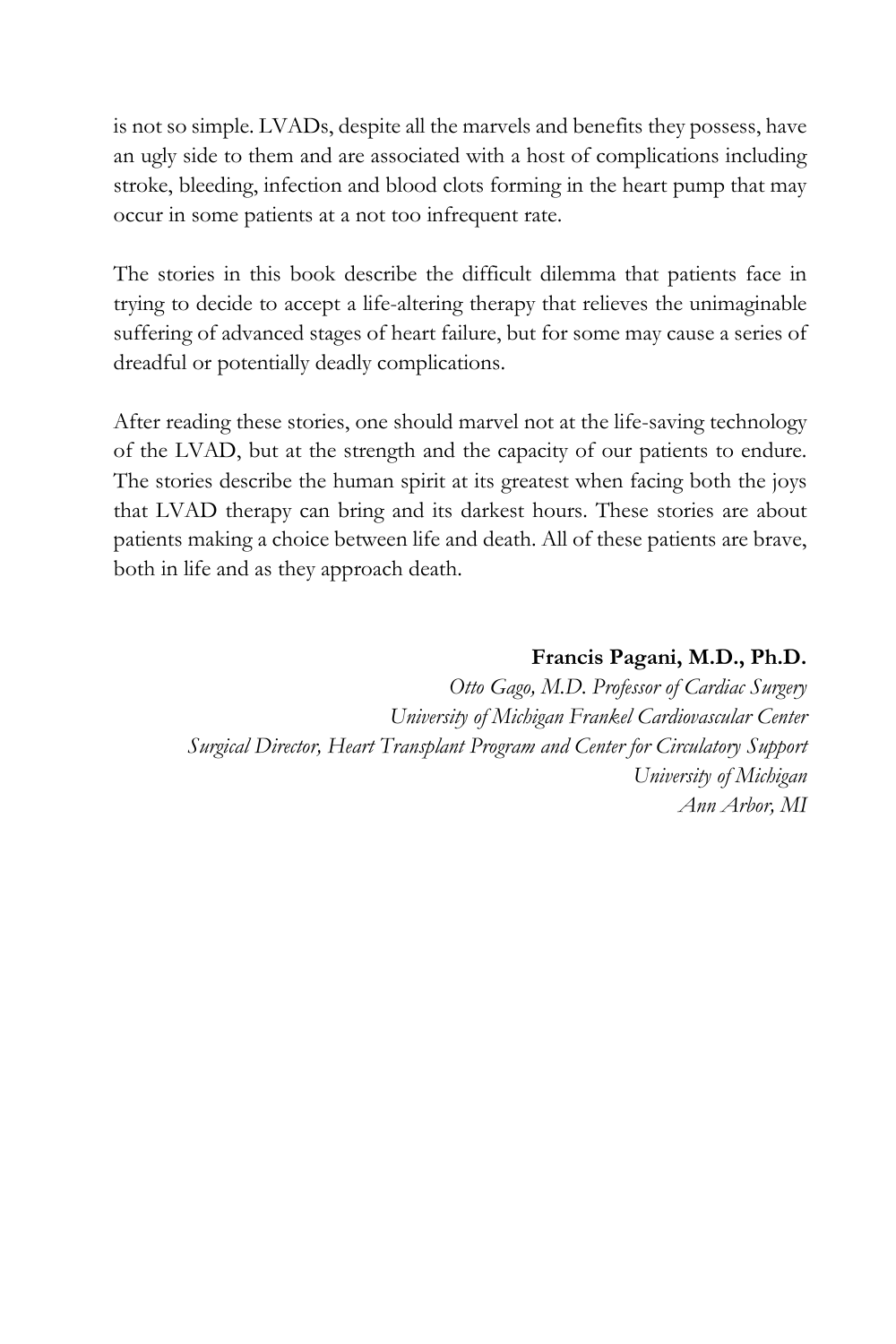## **Preface**

In the spring of 1996, as a graduate student at University of Michigan's School of Social Work, I was in my second semester at University Hospital in the Heart and Lung Transplant Programs. My preceptor thought it would be 'very interesting' for me to organize a group of patients and teach them leadership skills in order to better facilitate the patient run support groups that she had started throughout Michigan. Her suggestion was based on my former work experience as an Advertising Manager and Director of Sales for a large publishing company. Plus, she thought I should take a class in 'group therapy.' To be honest, I wasn't very interested in groups for reasons too numerous to list here. However, under her influence, I signed up for the class and extended an invitation to the group leaders she provided.

On our first meeting, I quickly learned that these individuals already had leadership skills; they were experts in their own illness and treatments. They immediately challenged me to help them put on a conference to include all transplant patients in Michigan. Their vision was a statewide affair with speakers from many areas of health care: insurance companies, legislators, doctors and more. After several months of planning, the conference was successfully held with over 500 patients and their families in attendance.

During one of the presentations, a pre-transplant lung patient stood up and shared that she wasn't sure her life was worth putting her family through the expense, both emotional and financial, to have a transplant. She was in tears as all those present heard her breath-shortened plea. That's when Pat, a heart recipient, stood up. Pat was a regular member of our support group and had quite a way with words. She asked all who thought this woman was 'worth it' to stand in support. The entire assembly rose to their feet and applauded, including the panel of speakers who were presenting at that moment.

I can't tell you how moved I was by this demonstration of sharing and support. It was sincere and heartfelt. In that brief question, this woman had told her story, one of suffering and fear about the future. Also in that moment, she received support from many others who'd likely felt like her at one time or another. And now through this conference, they were sharing and learning from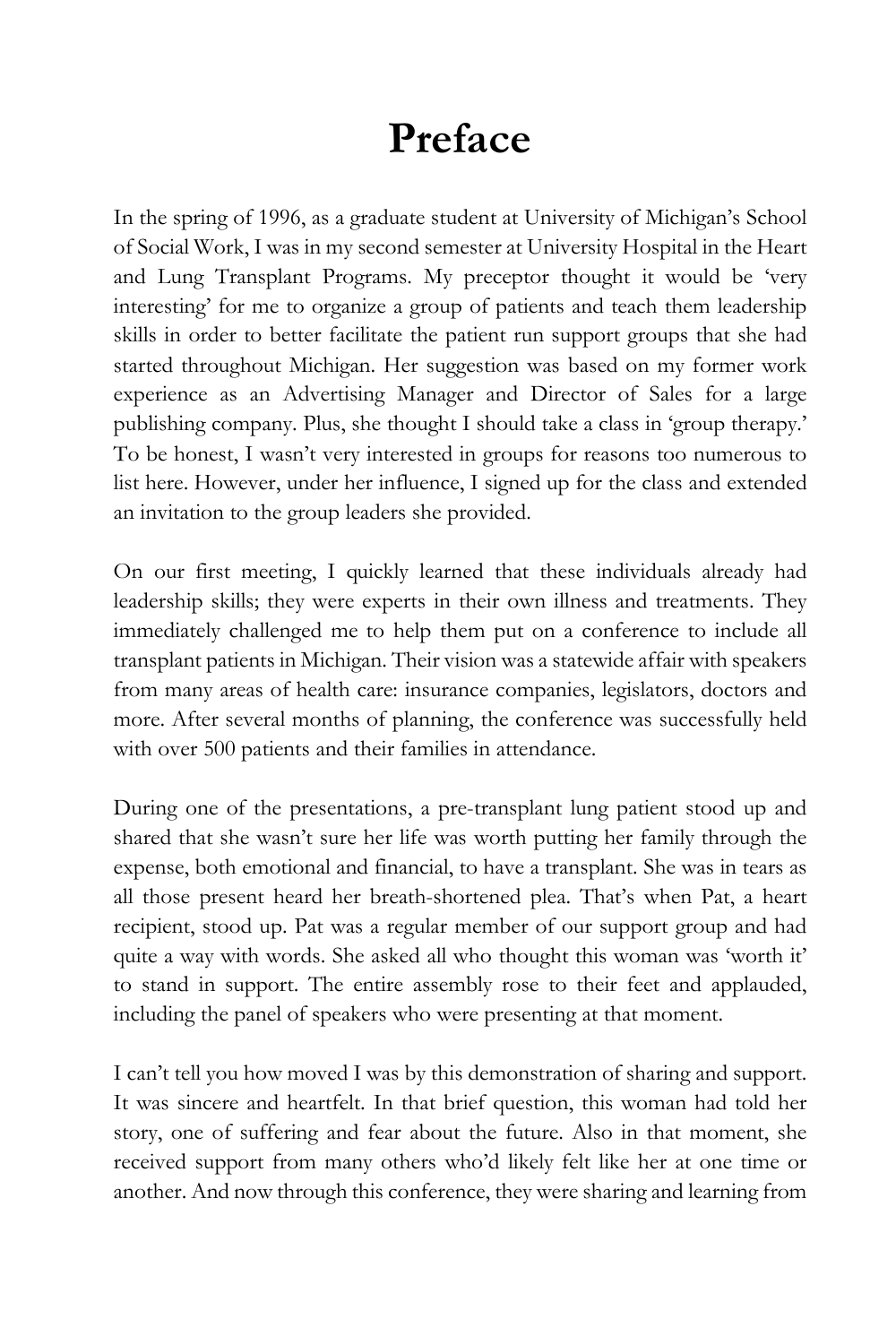not only the 'experts,' but from each other. For me, that conference was the inspiration for this book and the catalyst for many other programs developed in support of heart transplants, and eventually LVAD patients and their families at University of Michigan Hospital.

During my twenty-one years as a professional social worker, I have learned much about the benefits of peer-to-peer support. The group that I helped facilitate during my internship still endures as a resource for new patients, those waiting and those who have undergone LVAD or heart transplant surgeries. Our 'Peer Visitors' are mentors, trained to meet with other patients, either in the hospital or out. Each year two large social events are hosted by social work so that patients can connect or reconnect with others and share their experiences. A newsletter of patient events is published each quarter to keep the patients and their families informed of the heart transplant and LVAD happenings. And, once each year, with each patient's permission, a directory is published and given to every patient in our program so that they may 'resource' one another by phone, letter or email. These activities are self-supported by an annual hockey game fundraiser.

The power of shared experiences is well documented in literature on story telling. The stories told in this book contain personal accounts of high points, low points and turning points of emotionally charged events. They have helped make meaning out of suffering and setbacks not only for their writers, but also for those of us who read them. This book is a culmination of efforts that will hopefully help inform future patients in their decision making about having and living with an LVAD. And, more importantly, encourage them to share their experience; to tell their story to a doctor, nurse, social worker, family member and each other.

**Ruth Halben, B.A., M.S.W.**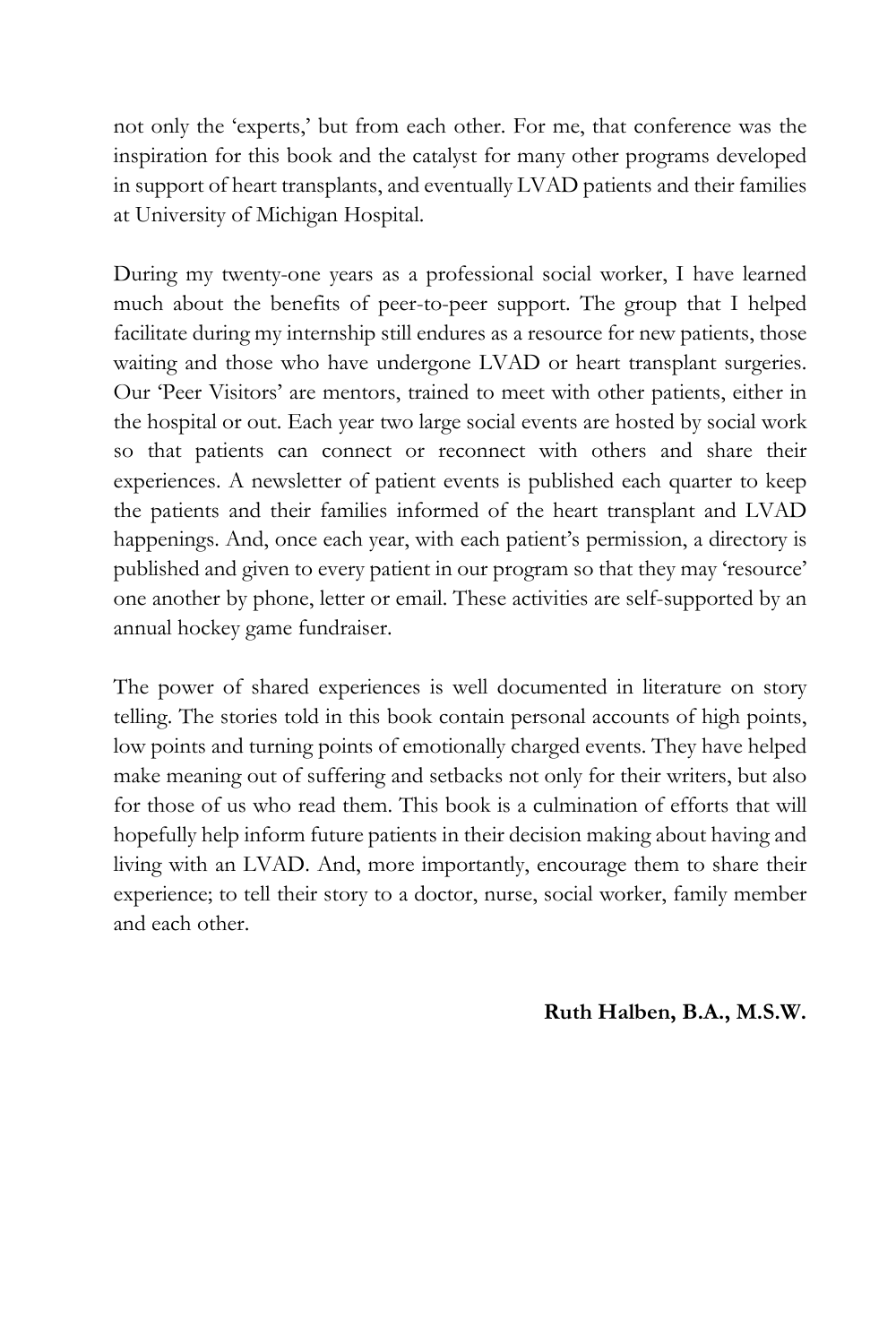## **Acknowledgements**

*It is with deepest gratitude, I'd like to thank:*

My **Dad**, who always told me that I could do anything.

My **children** and **their wonderful families,** who are the very best part of me.

My daughter **Andrea**, whose time on earth was so limited but she made such a big impact.

**Oliva Alban Kuester**, M.S.W., for her mentorship and excellence in teaching me how to take the classroom into the field.

**Erica Perry**, M.S.W., for teaching me the art of group and peer support.

**Joan Meagher**, B.S.N., for teaching me the fundamentals of excellence in patient care.

**Maureen Daly**, B.S.N., for her practical contribution to this work but more for her own excellence in LVAD patient care.

**Monica Johnson**, B.S.N., M.S.A. whose coordination efforts are so very much appreciated.

**Erin Spangler**, M.S.W. my work partner in VAD social work, who has helped on this project in a variety of ways and is just an amazing co-worker and social worker.

**Dawn Shufflin**, Administrative Coordinator and Project Coordinator for Cardiac Surgery who sees to so many details and makes our program 'go.'

**Graduate students** who have been my interns as well as the undergraduate *Health Science Scholars* and those students who have volunteered in our program, you have all taught me so much.